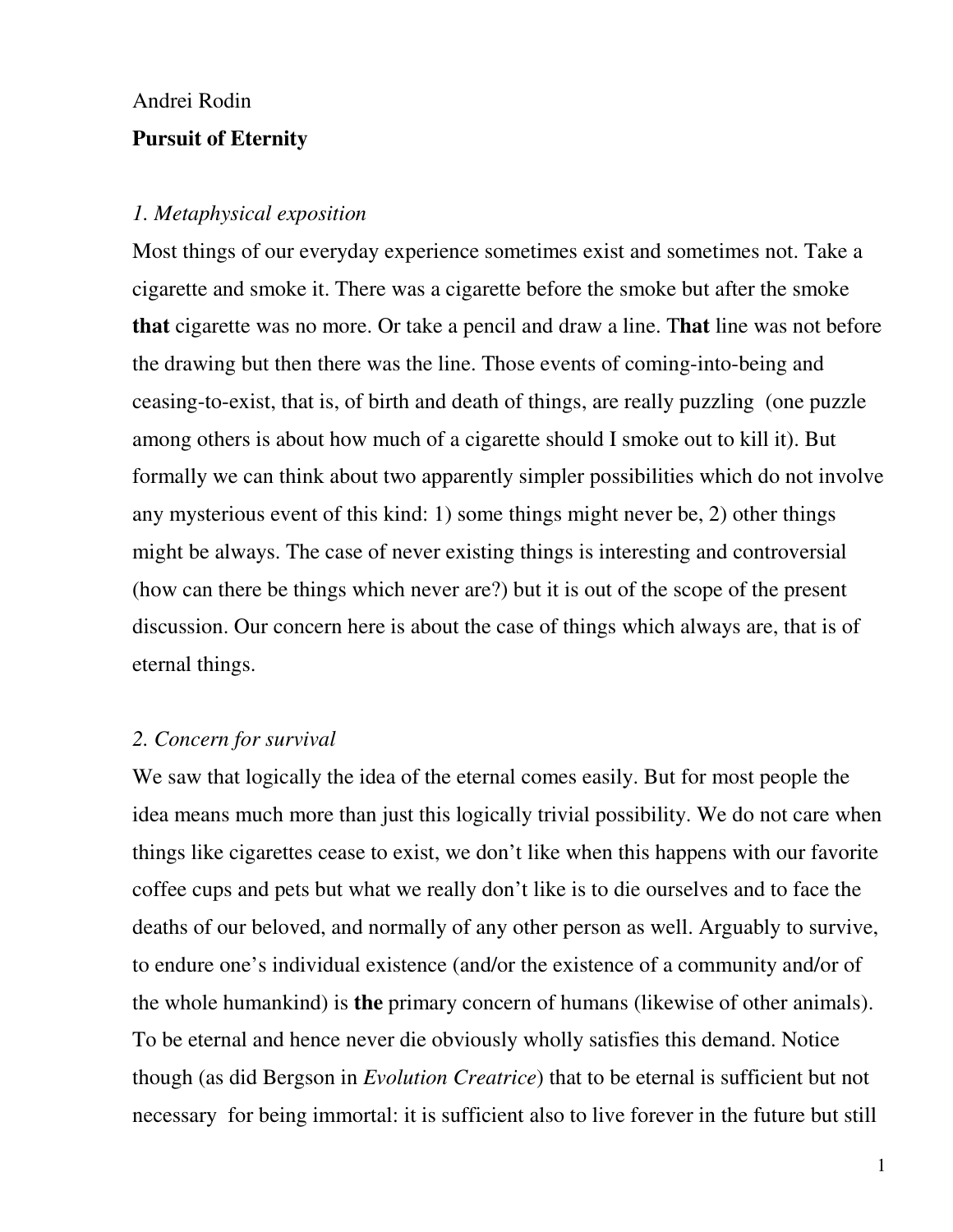to be born at certain time in the past. The fact that we all are born sometime and hence that there are past times without us does not disturb us (though probably puzzles) and we readily accept this fact as a convenient condition of our lives. What the concern of survival actually aims for this is to be like a Greek god who celebrates birthdays but doesn't care about funerals. Religious doctrines which teach about eternity in the proper sense offer more than the survival concern requires. The reason is to make the immortality securer - for what is born is likely to die and hence the best way to avoid death is to avoid birth.

# *3. Epistemological counterpart*

This concern for survival has its epistemological counterpart. Very often one's true statement soon ceases to be true - it becomes false or becomes senseless. This is true now that now is between 11 o'clock in the morning and noon - but if I repeat the statement in the same room in an hour it will be already false. (Indeed the literally identical statement made in Moscow is false already now - but let me leave the spatial aspect of the problem aside.) It is true now that this piece of chalk is white but if I destroy the piece the statement becomes ill-constructed. (To repair it one should say something like this: *such-and-such* piece of chalk *was* white.) Notice that those are **not** examples of cases when someone *believed* that a statement was true, but later discovered that it was actually false. No, the above examples have nothing to do with beliefs; those are examples when a statement is sometimes true and sometimes not true.

So it goes with many everyday claims but *knowledge* is a different enterprise. To be considered as expressing knowledge (in a properly restricted sense of the word) a statement should be true not only now but always in the future. This is rather common idea about knowledge which goes back at least to Plato. The idea is to obtain longterm truths which might be communicated to others disregarding distance in space and time. (Just think what would happen with mathematics for example if the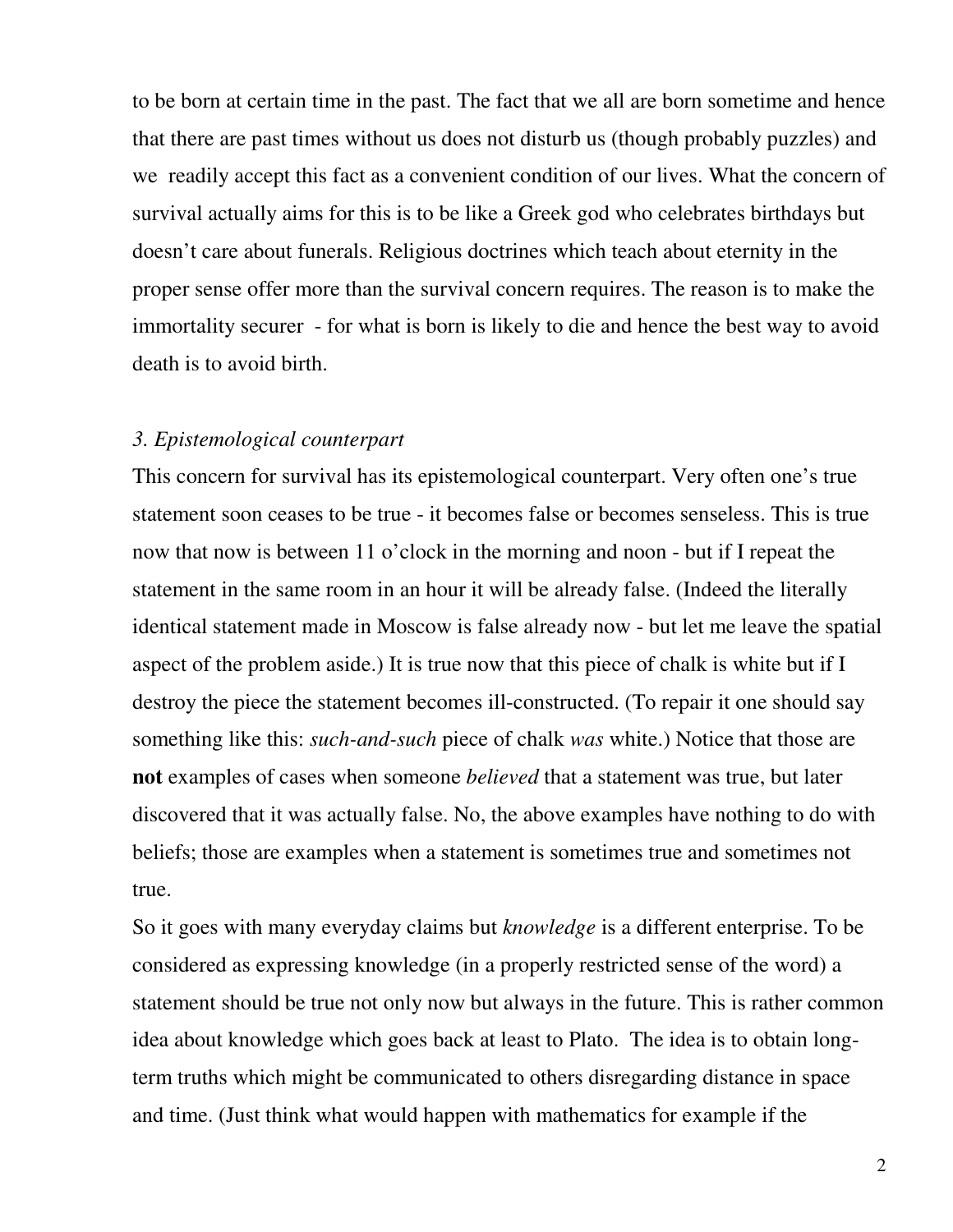proposition *two times two is equal to four* would be true in the morning but false in the evening.) The idea flourished with Frege who believed that any proper true *proposition* is *always* true, i.e. true eternally. Notice however that this gives us again too much: the initial concern is how to avoid the situation when a true statement ceases to be true, but whether this statement was true in the past (or would be true being made in the past) has rather no epistemological significance. In this sense the epistemological concern about endurance of true statements is quite analogous to the concern about physical survival: the future but not the past matters. In this perspective knowledge might be thought of as one device among others to increase human capacities to endure through time and to overcome an individual survival capacity. The goal is to survive together with our true statements in the future, forget about the past. But eternally true statements give us more insurance because if a statement used to be not true (or to be senseless) in the past we can expect that it will cease to be true (or lose its sense) again in the future.

Now I'm going to make few remarks on *temporal logic* (otherwise called *tensed logic*). It started exactly from what is under consideration here: feeling uneasy about Fregean concept of eternal proposition, Prior decided to build a logic which would deal with "normal" statements (as in the above examples) which generally speaking change their truth values with time. Now this became a highly specialized field of logic and for this reason cannot be analyzed here. However I have a strong feeling that the original Prior's concern was totally left aside the field by later researches. Here is a reason why: now temporal logics are considered as a special case of modal logics, and modal logics allow Kripkean many-world interpretations. To put things simply this means that the puzzling situation of *change* of truth values of propositions with time is replaced by a picture of "split" proposition every "slice" of which has its own truth value and all of which co-exist in a sense simultaneously. For this reason I don't think that latest results in temporal logic shed a light on what is touched upon in this paper.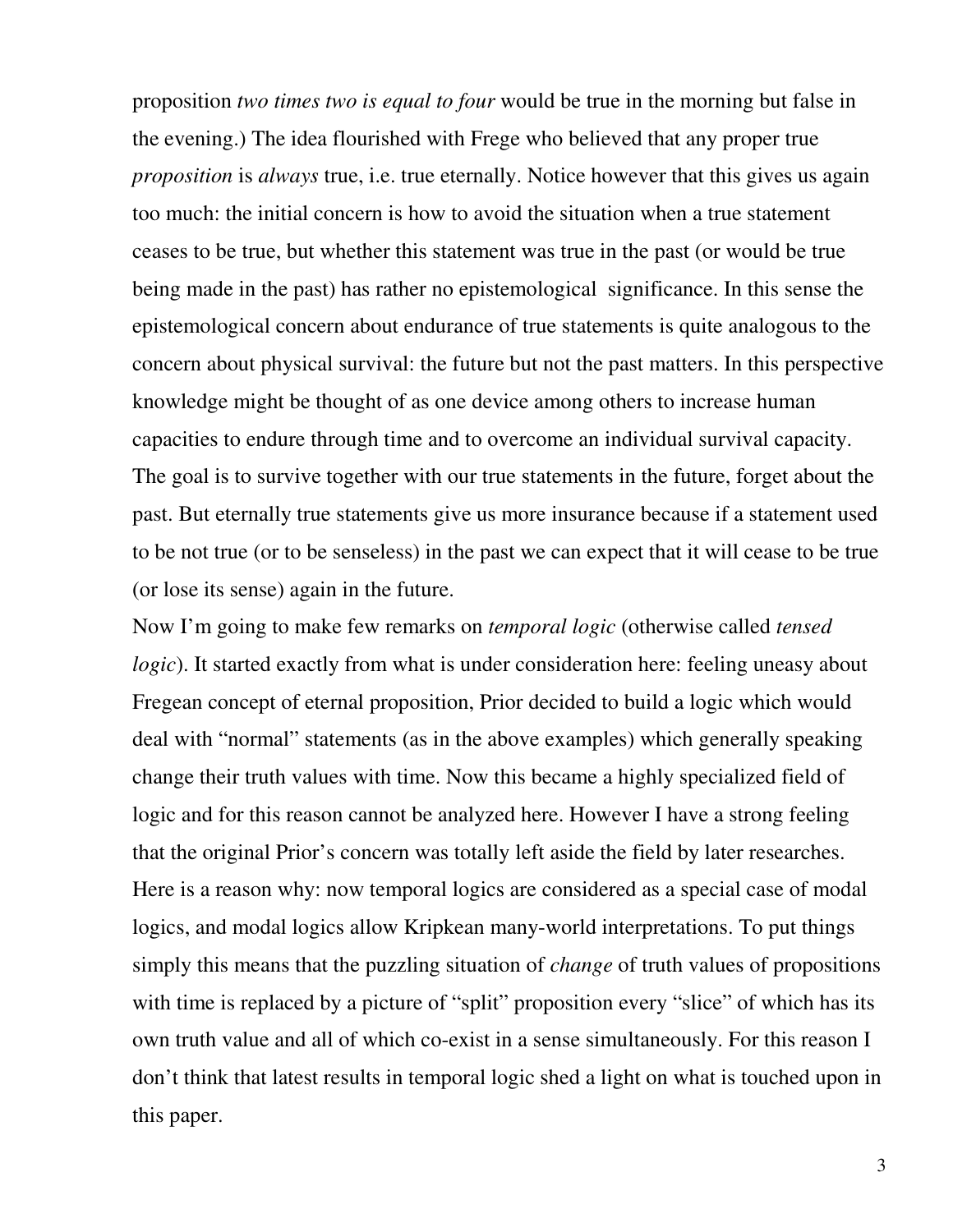#### *4. Making truth*

It might seem that the Fregean supposition of eternally true propositions is weaker than Platonic supposition of eternal entities. Supposing eternally true propositions we could then practically restrict their applicability for time periods when there exist human speaking communities and leave out the question about the status of a proposition in times when there is nobody to utter and to understand this proposition. However the situation appears to be not that easy if we accept the *truth-making thesis* which says that whenever a proposition is true there *is* something (some entity) which *makes* it true. When we deal with pure fiction it is hard to say whether any proposition is true; moreover it seemingly senseless to put the question. (Is this true that Rodion Raskolnikov killed the old woman?) To assign a true value (or at least a truth value "true") to a proposition we must appeal to reality. We could think about some exceptions (such as logical truths for example) but for "factual" propositions the principle obviously works. The proposition *I'm making a talk* is true just because I'm really now doing this, and the proposition will cease to be true just when I'll finish. Notice though that the truth-making thesis leaves open the question what are those entities which make this or that sort of proposition true - are they objects, events, situations or something else?)

But what about propositions which are *always* true? The *prima facie* answer is that the truth-making thesis amounts to accepting that a proposition is always true if and only if there *always* exists an entity - an eternal entity - which makes this proposition true. To avoid this conclusion we could suppose that one and the same proposition can be made true by different entities at different times. But this decision is to be ruled out by semantic reasons. Take the proposition *men are mortal* for example. We could suppose that now it is made true by all living human beings but 500 years ago it was made true by other people who now all are dead. (Leave now aside the question about the sense and truth value of this proposition in times when there were no human being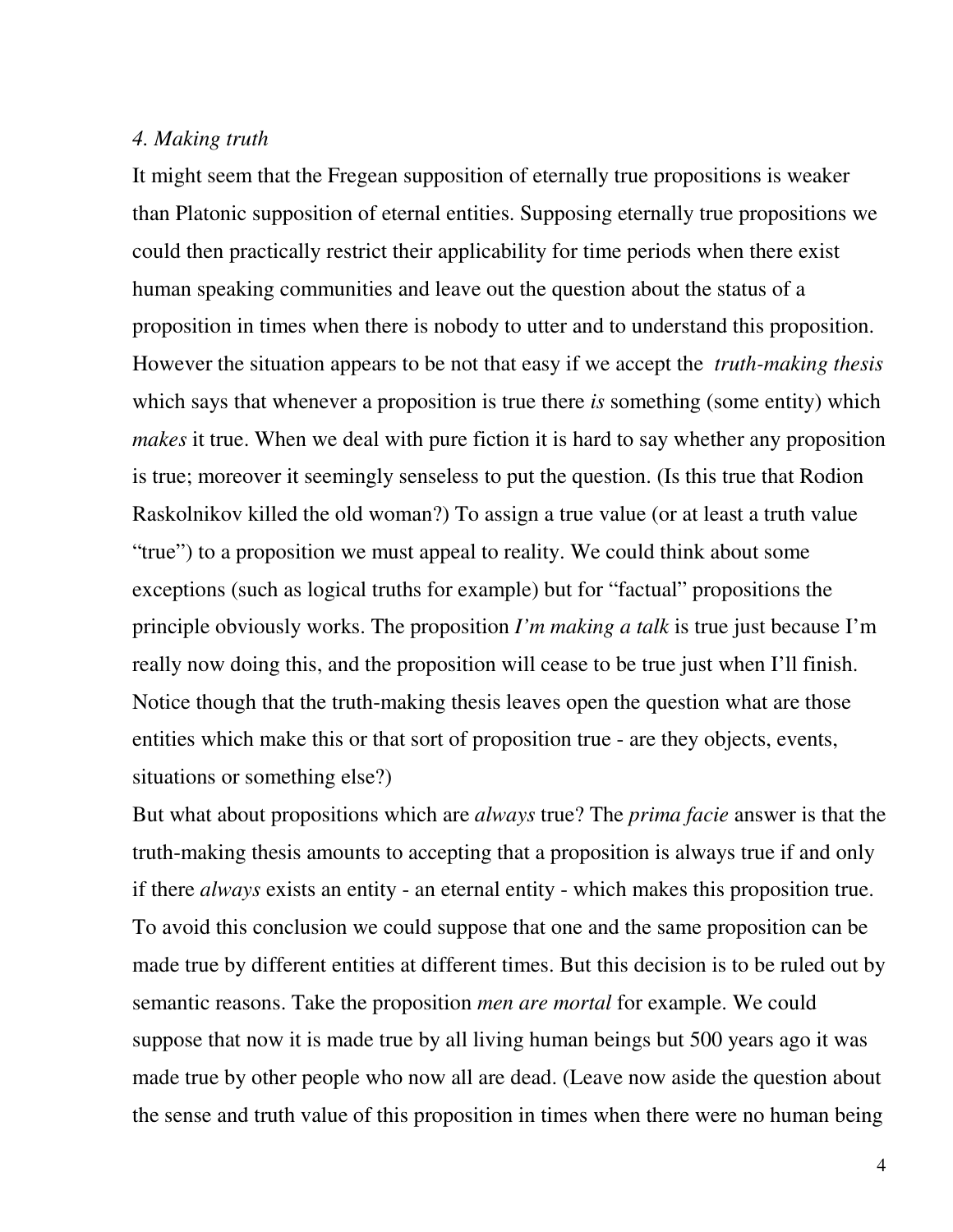at all.) But certainly saying that men are mortal we do not mean that only our times are so unhappy that all of us are going to die; what we mean is that all the men in the past, present and future were, are and will be mortal. (Moreover, a peculiarity of this example is that the proposition *men are mortal* is made true rather by people who are no more alive than by living people.)

Consider a green apple. Suppose that this is this apple (but not another entity) which makes true the proposition *this apple is green.* Now suppose the apple changes its color and becomes yellow. The proposition becomes false. Thus if a truth-maker of a proposition changes then the proposition made true by this truth-maker might cease to be true. Not necessary though. Socrates might change his mind and exhibit many other changes still sitting and making true the proposition *Socrates sits.* Nevertheless to assure that an entity *always* makes a proposition true we should take an unchangeable one. Such eternal and unchangeable entities making firmly some propositions *always* true Plato called *ideas* (or *forms*, accordingly to another English translation).

### *5. Eternal and immutable entities: laws and events.*

Let me now show *what* are those eternal and immutable entities which our knowledge is supposedly about. I think that they are of two main sorts. A modern version of what Plato called *idea* (*form*) is the concept of *law of nature.* Sciences account for the world where things move, change, emerge and perish. How then any eternally true proposition is possible in science? This is how. Instead of speaking about individual things science speaks about their common modes of behavior. Supposedly those modes unlike things themselves do not change. Then propositions about those modes (or otherwise *laws*) can be eternally true. What can make them true? Plato would rather reify the laws and answer *laws themselves*, but we might say instead that this is the World as a whole: the fact that things are subject to such-and-such laws is a property of our World. To make true propositions about the laws true eternally the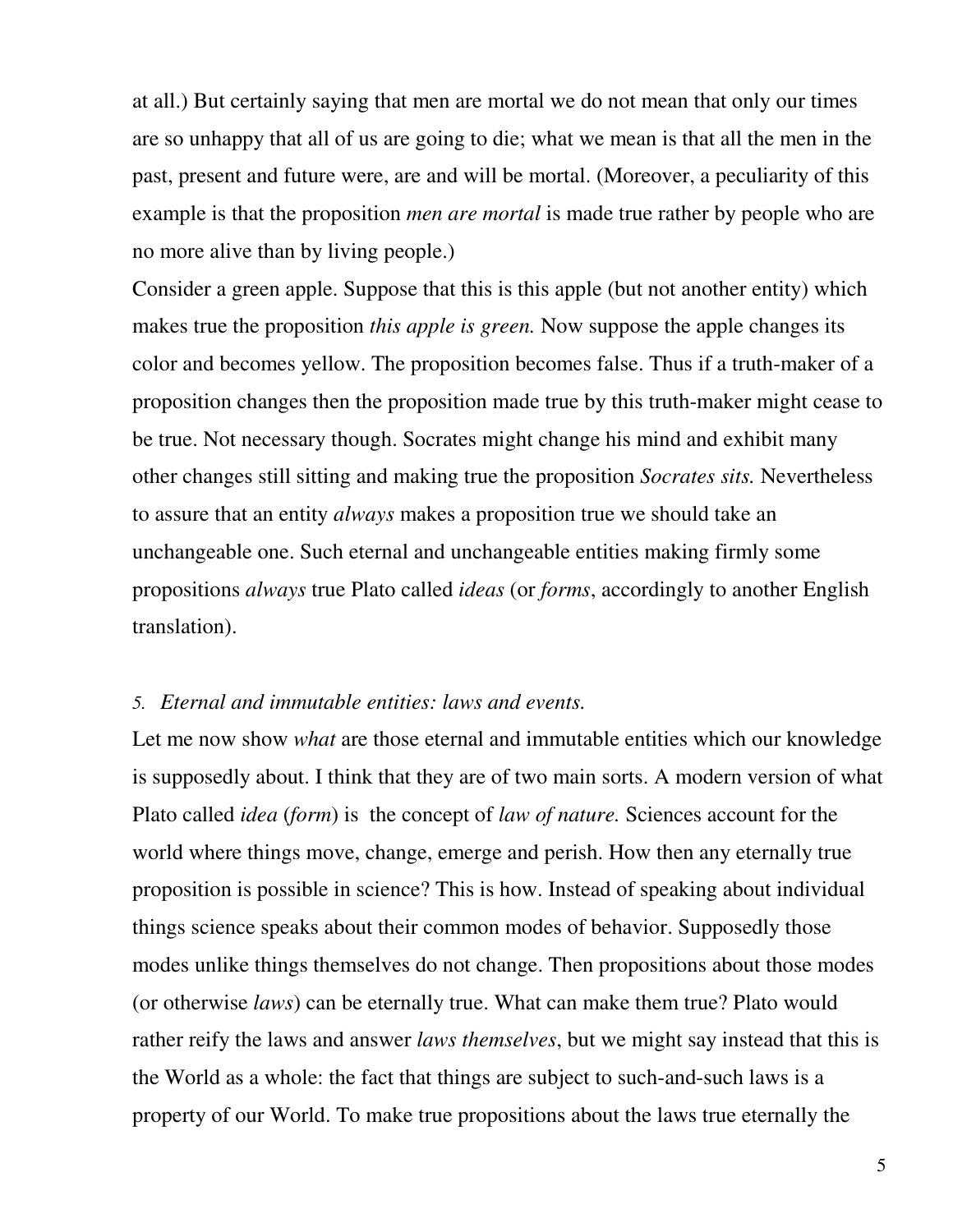World must be itself eternal. It must not be unchangeable though. It might subsume changes, generations, and corruptions - provided all those are subject to immutable laws.

Another option is seemingly much simpler. Paradigmal examples for it are to be found not in natural science or mathematics but in history. Consider the proposition *Brutus killed Caesar in Rome*. What makes it true? A plausible answer is that this is the *event* of the killing. A peculiar feature of events is that we do not expect them to change, move or perish. It is apparently unthinkable that the event of the killing of Caesar would move from Rome to Reykjavik or exhibit any slightest change. It is also apparently unthinkable that this event in time would be erased from the actual past. (It worth to stress again that I am not speaking now about our *beliefs* about this event which might be totally wrong. It might be that in the future we revise our present beliefs about it or even discover that the whole story is purely fictious and hence that there is no such an event at all. But all this would not mean that any proposition about the event changes its truth value; this would mean only that earlier we had false beliefs about truth values of some of those propositions or of all of them altogether.) It is not that easy to answer the question of whether events exist *always* or they in certain times come into being. *Prima facie* the latter option is rather probable: an event comes into being exactly when it occurs. But taking it we would have reasons to question the immortal and immutable character of events for, say it again, what is born is likely to die. Otherwise we would have to suppose that future events in a sense already exist now which means a form of determinism. For many thinkers this price does not seem too high and determinism about future events is a popular point of view.

Thus an event seems to be a perfect truth-maker for an eternally true proposition: it does not change and never perish. Even if events are not eternal and sometime come into being it does not effect truth making in the future which is of are "survival" concern. Speaking about eternally true proposition Frege meant namely factual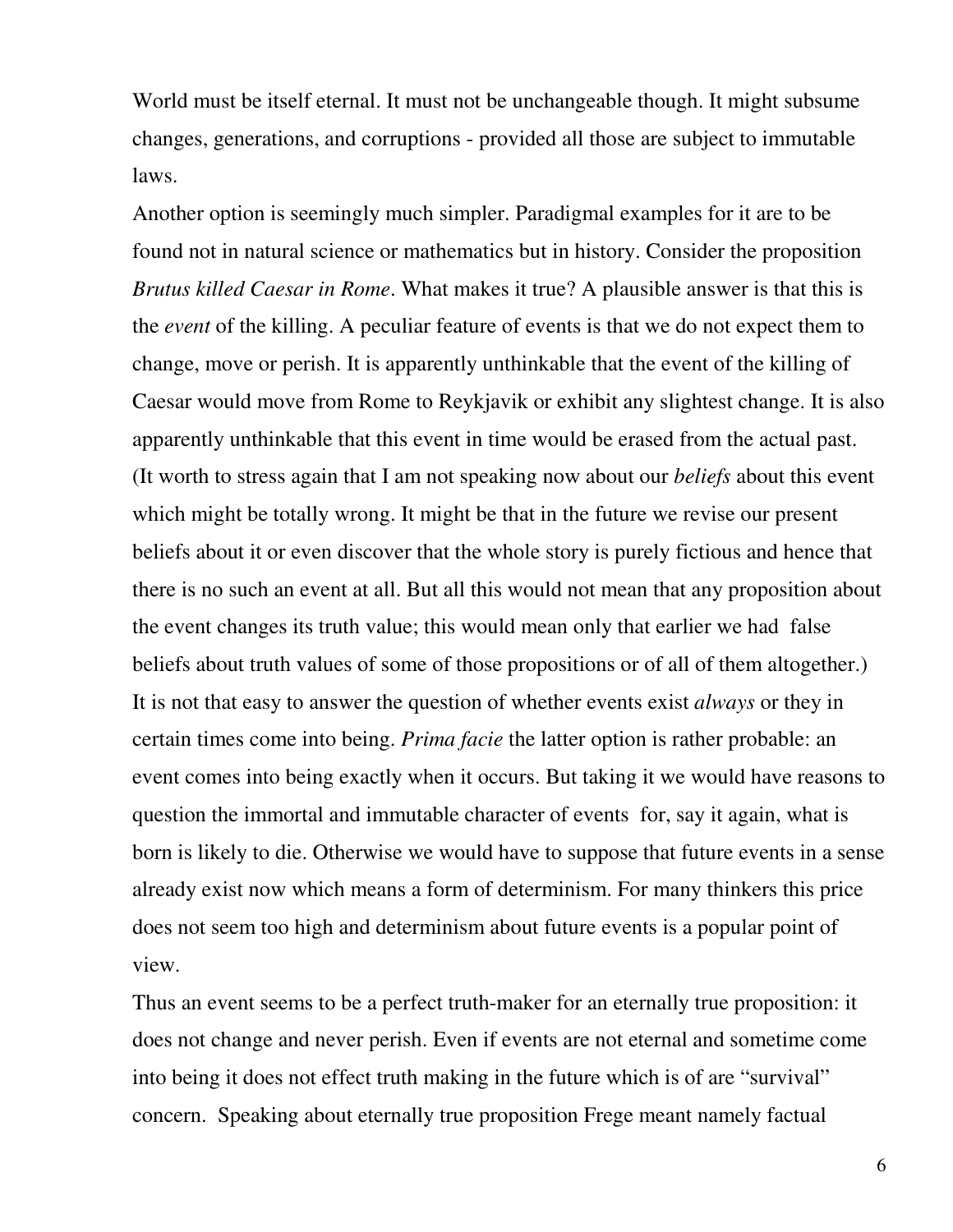propositions, i.e. propositions which are made true by events in space and time. For example the proposition *it rains* can be made eternally true or eternally false if we specify exactly where and when it rains. If this proposition is true it is made true by the event of this rain - at this place and time. What Plato hoped to find on Heavens Frege found right on the Earth. While Plato had to invent for eternal ideas (forms) a special domain Frege imposed eternity right in the world of change, generation and corruption. Isn't this too good to be true?

Of course many objections can be made against the claim that events are immutable and eternal things. One important objection is that the Fregean account of events supposes that all the past and future events can be uniformly identified by place and time of their occurrences. But this is wrong since contemporary physical accounts of spacetime based on General Relativity forbid universal frames able to do this job. Another objection is that this is a conceptual nonsense to think that an event endures through time like an object and wonder whether it endures forever or for a finite period of time. Events do not endure through but *perdure over* time. Taking this line we could also revise the truth-making thesis allowing truth-making to work at long distance in time. This means to say, for example, that the proposition *Brutus killed Caesar* is made true not by any entity existing *now* but right by things existed in the past, namely by the *past* event of the killing. I think that something like this is necessary to accept since any factual proposition is made *after* an event which makes it true happens. (Otherwise with propositions expressing our wishes, plans, and predictions.) Nevertheless to suppose that truth-making works disregarding space and time would mean to refuse from any realistic account of truth-making (such as the causal theory of truth, for example). Besides, what really guarantees that the past does not change and cannot be completely erased?

Similar things might be said about the physical laws. The picture of the universe of particulars subjected under unchangeable laws rather suits the Classical mechanics than contemporary physical science. Among other things physics in our days approves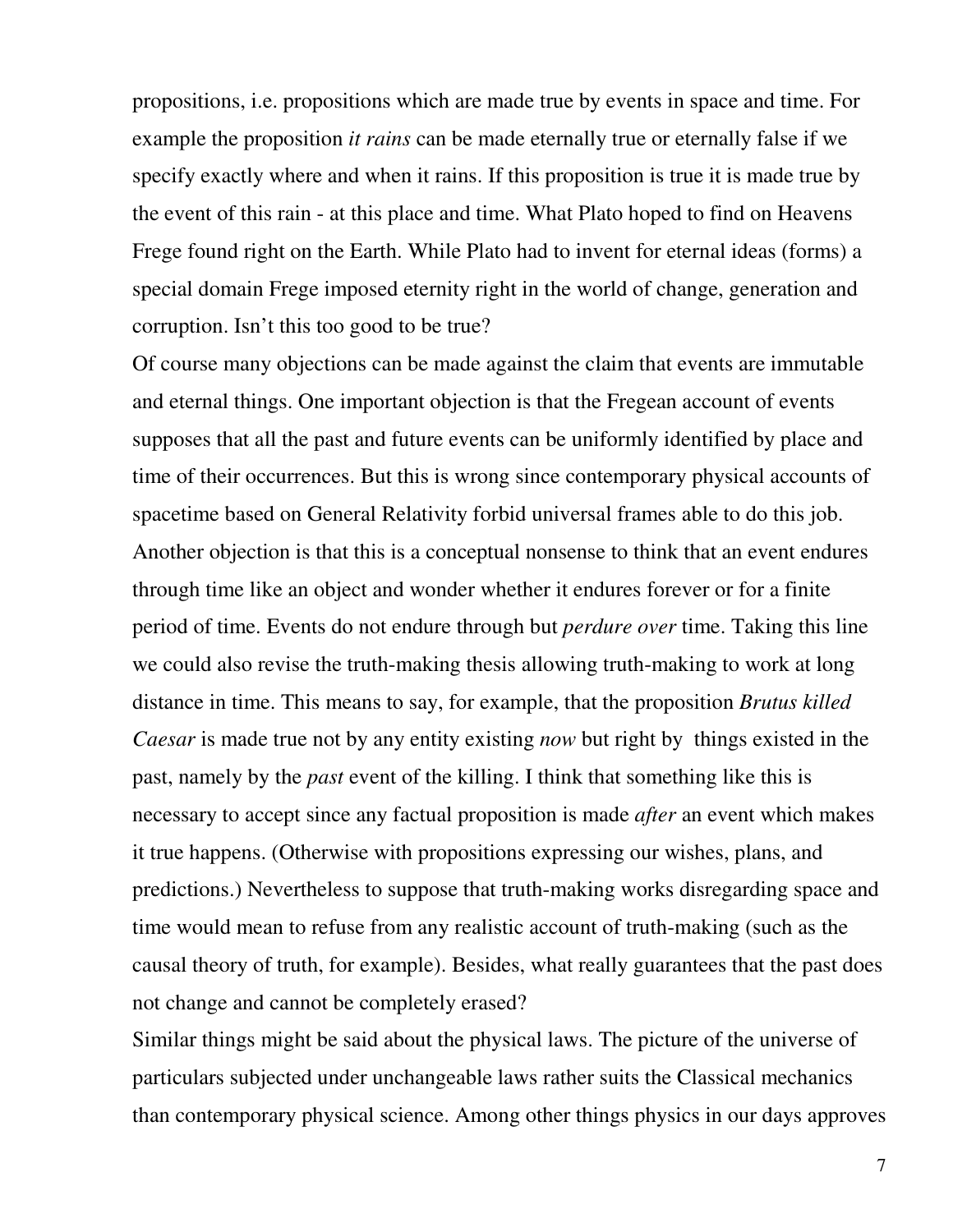old mythological guesses about an event of emergence of our world but not Aristotle's conclusion (based both on theoretical speculation and empirical data such as the apparently unchanging picture of starry sky) about eternity of the world. The ontology of events and laws is too wide an issue to be further analyzed here. Let me touch upon another aspect of the problem. Plato's and Frege's arguments in favor of eternal things are seemingly similar to that of religious doctrines teaching about eternal life. The arguments go like this: this would be too bad regarding the sense of human life if there were no eternal life, hence there is eternal life. Similarly: this would be too bad regarding our wish to have a good knowledge if there were no eternal things making this knowledge possible, hence there are such things. Probably this way of argumentation is more reasonable than it seems at the first sight and I am not going to rule out this sort of arguments just because of their form. Instead I am going to question a premise that says that to obtain eternally true propositions is what we really wish about knowledge.

#### 6. *Isn't eternity boring?*

The idea that knowledge should endure endlessly (or at least as long as possible) in time like an Egyptian pyramid is repeatedly challenged. What we like about knowledge is rather its development, its novelty but not the endless repetition of well established truths. We are inclined to find the sense of science rather in inquiry, discovery and controversy than in preservation and propagation of old truths. The latter mode of doing science and sustaining knowledge we readily call dogmatic - and the dogmatism is something opposite to the scientific spirit. (Is this a new mood which ancient thinkers like Plato could not understand? I think that historically this is quite wrong.) Regarding scientific matters *the flight from eternity* is a concern which is equally basic as *the pursuit of eternity*.

Nevertheless nobody ever suggested any tenable way to make science and to get knowledge *without* eternal truths. How a reasonable discussion about a scientific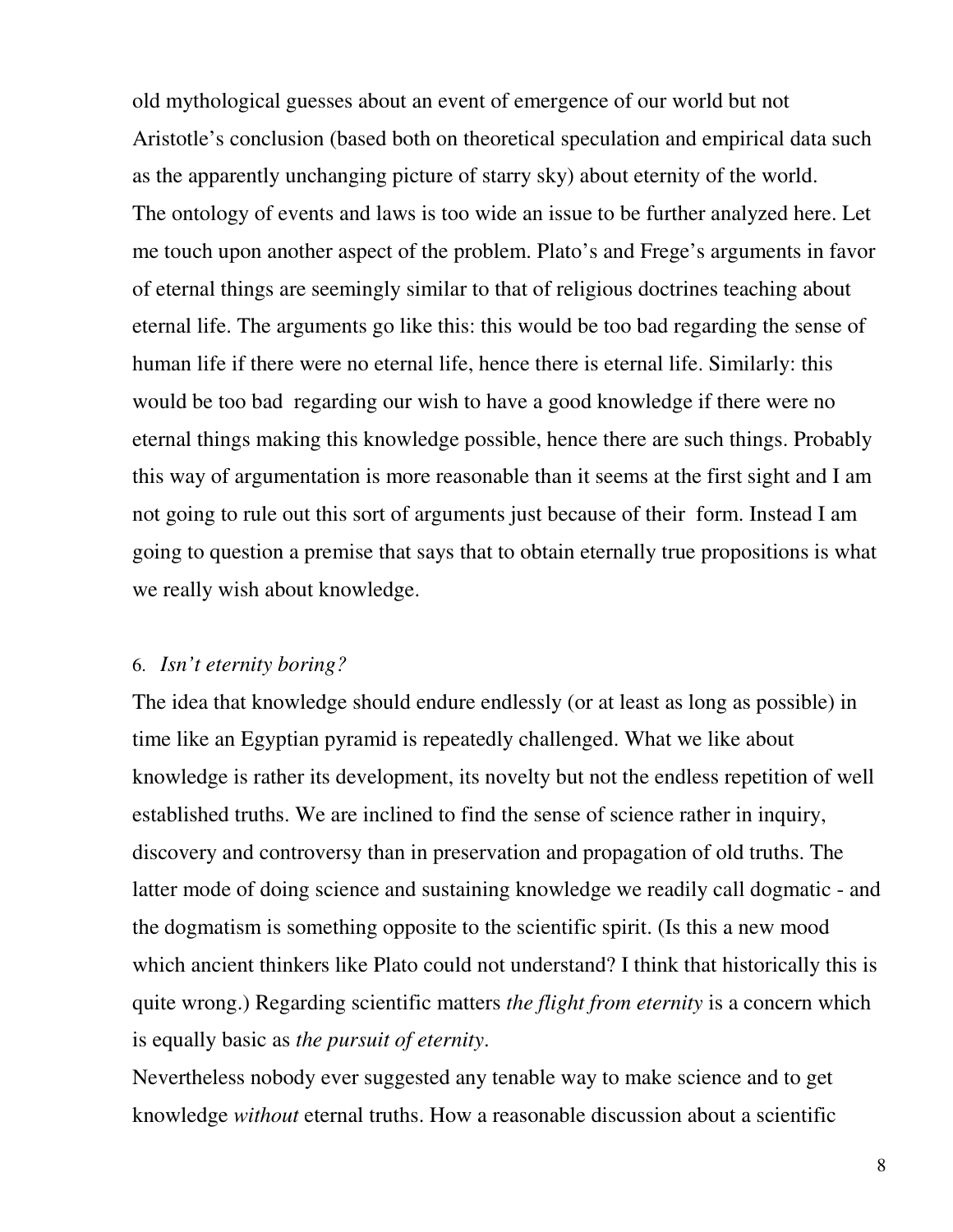thesis could be possible if the thesis would change its truth value out of our control just because the world changes? Such things happen for example in actual political discussions which unavoidably proceed "in real time" changing their sense or losing any sense at all with any relevant change of circumstances (which generally speaking is out of someone's control). But this is what we still want to avoid in science. Science aims to treat processes of very different speed, including those which unlike political processes are much faster or much slower than processes of speech, thinking and discussing. The real time approach to such processes is obviously impossible. How then would work our logic - any sort of it - if propositions would unexpectedly change their truth values? Suppose we make a valid inference from true premises and believe that we get a true conclusion. But it might happen that while the inference was in process the premises became false and hence (provided the rules of inference are still valid) the conclusion might became false as well. (I don't think that temporal logics help to treat situations of this kind.)

 Thus we normally have a sort of *love and hate* attitude toward eternally true propositions and eternal entities supposed to build an ontology for scientific theories (as well as history). There are different sophisticated devices invented to reconcile this basic controversy. The most popular is probably a story about potentially infinite "approximation" to truth. The story says that no matter how much we already know it is always possible to know more and to know better. This helps us on the one hand to respect eternal truths which we already got, and on the other hand to guarantee a flow of new truths (as discoveries of the new and refinements of the old). I find this popular story unsatisfactory because of feeling of bad conscience in it. We wish to make our knowledges more complete and more exact, we want to know any truth about the world but on the other hand we want to be assured that the goal will never be finally reached for otherwise we would lose our desired sense of science and knowledge which is the desire to know the new. If this is the true meaning of Plato's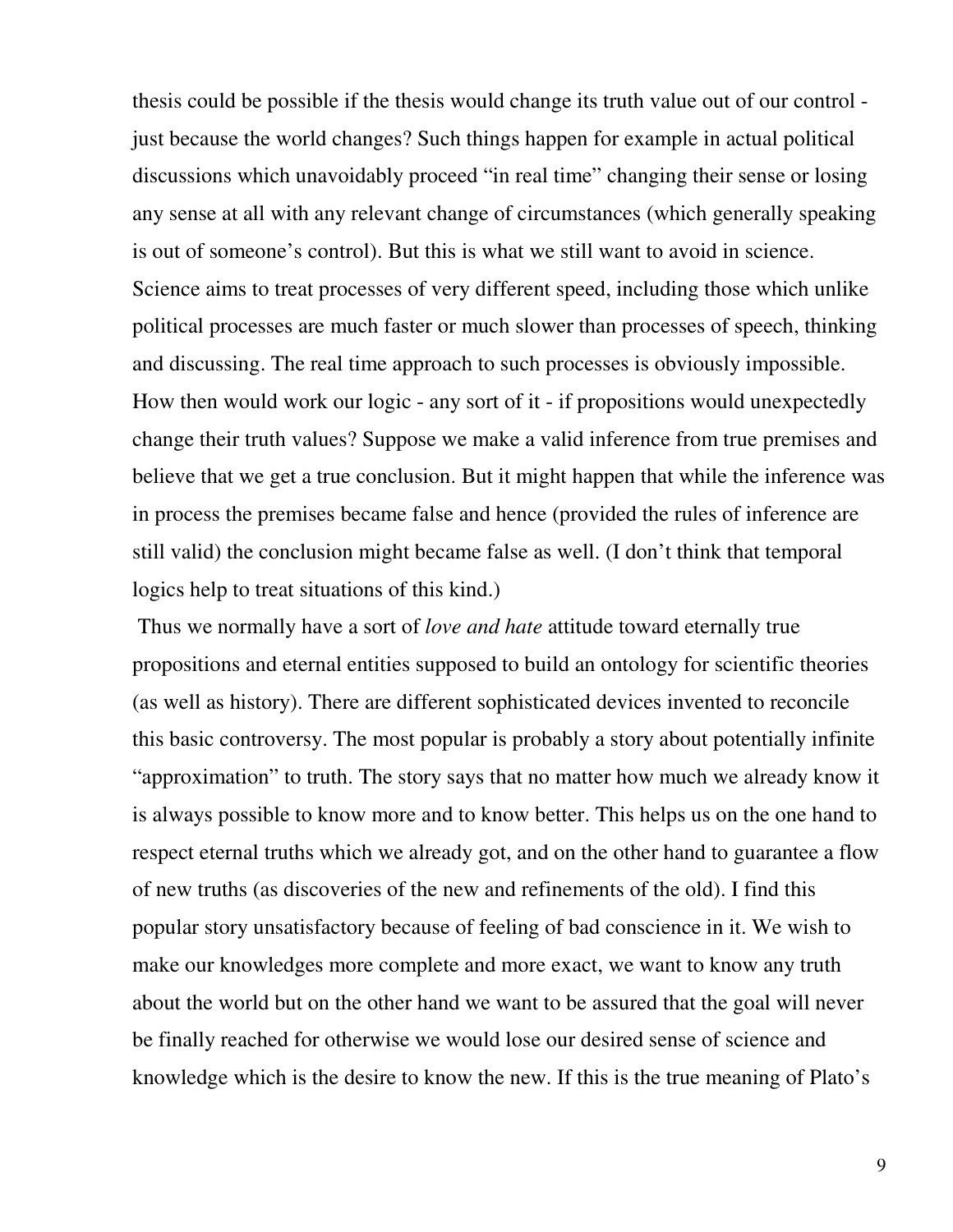story about *Eros* as constituting scientific inquiry then we should rather dismiss scientific inquiry as an infantile and irresponsible attitude toward reality. Popper's suggestion (used as an argument in his battle against Plato) goes in the same vein. To avoid dogmatism about eternally true propositions Popper relies on the hope that anything what is believed to be true in time appears to be actually false. Notice that Popper does not mean that a true proposition might change its truth value and *become* false; he only hopes that our *beliefs* that a certain propositions are true will change for some rational reasons. To make the hope real Popper suggests restrictions for allowed propositions which rule out propositions which are justified too good to suggest any possibility that they are false. Then the change of beliefs about propositions makes science vivid. The bad conscience in this project is even more striking than in the former: a safe way to make science after Popper is to suggest obviously false propositions, discover that they are false and exchange them for other false propositions.(Though Popper is rather right thinking that to tell the truth is to take a risk.)

### *7. Repetition*

Now I am going to suggest what I think is a better way to reconcile love and hate toward eternity in epistemological matters. The idea is this. (It was hinted at *Differance et Repetition* by Gilles Deleuze.) The most significant changes and novelties in history of sciences happen *not* when anew discovered facts are added up to previously established knowledge, nor when the old knowledge is refined. The significant changes happen when the old knowledge is substantially *revised* from its very basics: this is the meaning of a scientific *revolution*. But this still means that old concepts are *repeated* but repeated in a new and non-trivial way. This sort of repetition on the one hand always gives us a sense of the new but on the other hand allows identities of concepts and their endurance through the repetitions and hence through time. Even ruling out the idea that such an endurance is literally eternal we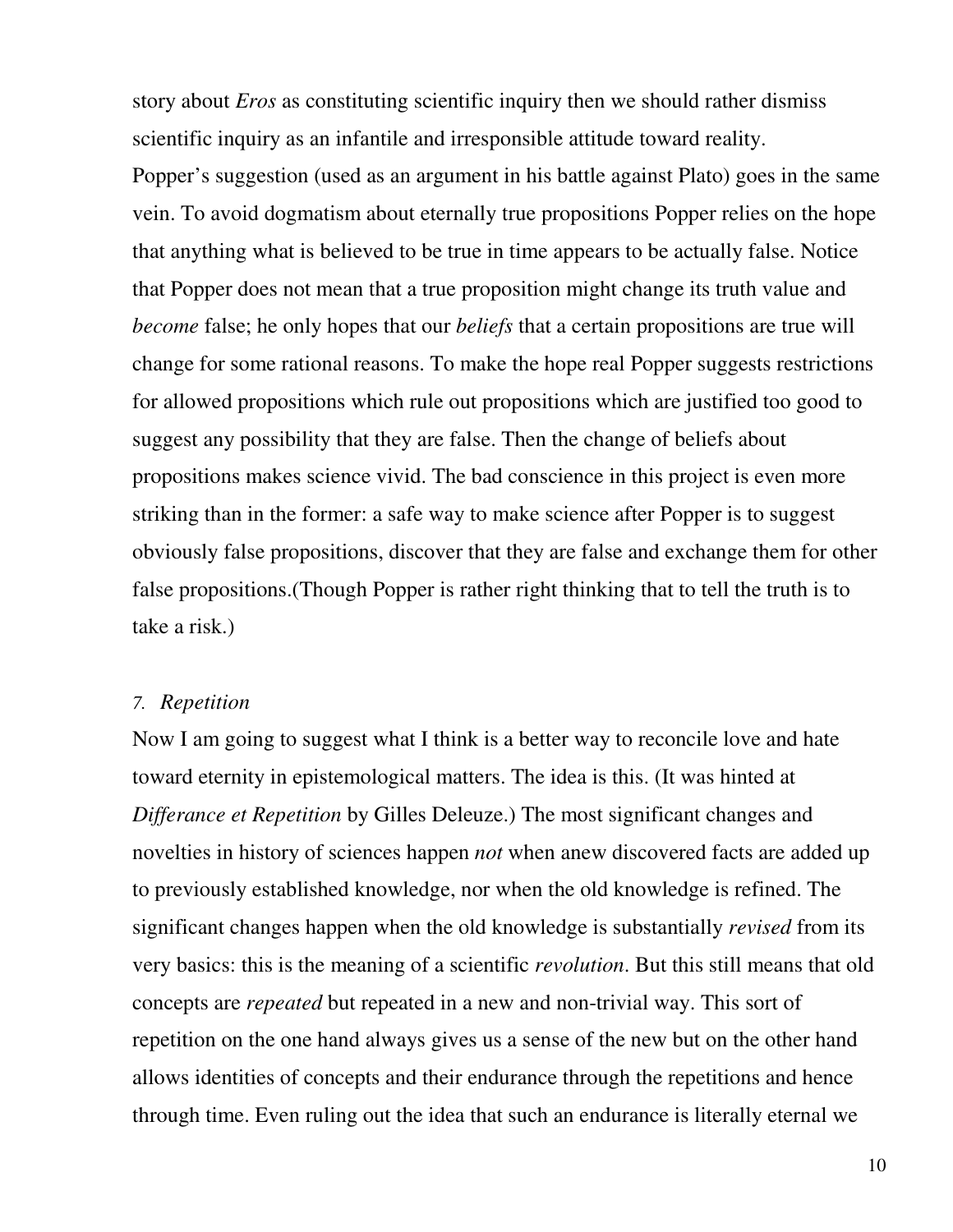can be interested in continuing it as long as possible without giving up our love for new discoveries and our hate of the old dogmas.

Indeed the concept of repetition is basic for the issue which is touched upon here. Identity of a proposition is build with a repetition of utterances by which the proposition is expressed. And though to express the same proposition the utterances should not be literally identical, this mode of repetition is still very trivial. Less trivial mode of repetition occurs when *the same reasoning* is repeated: think for example about the same mathematical theorem proved by different people (not even necessarily independently). Different formulations of *the same* proof allow much wider range of variations than different formulation of the same propositions. The next step is to make different formulations of *the same* theory. This can be done already in very non-trivial and interesting way: think about the matrix and operator formulations of Quantum mechanics or about the reformulation of ancient synthetic geometry by analytic (algebraic) language made by Descartes and his followers. In such cases the question of identity of a theory becomes complicated (is the synthetic and the analytic geometry the same theory or two different theories?) but in some important sense the identity still remains. (We can even speak about certain theorems as expressed in synthetic and analytic languages.) Finally, a revision of the most general theoretical principles relevant not only for a certain theory but for many theories, might be a fascinating renewal of thought. (By the way, I think that such a *repetition* - i.e. revision - of general principles is of special concern of *philosophy* while particular sciences and branches of knowledge are more concerned about establishing and accumulation of facts and theories.)

What then about Fregean *eternal truths*, i.e. eternally true propositions? Of course we need propositions whose truth values are stable enough to allow a rational discussion. But I think that we do not need propositions which are *always* true, nor should we be interested in getting propositions which remain true as long as possible. As I already have said, the sort of repetition which constitutes the identity of proposition is rather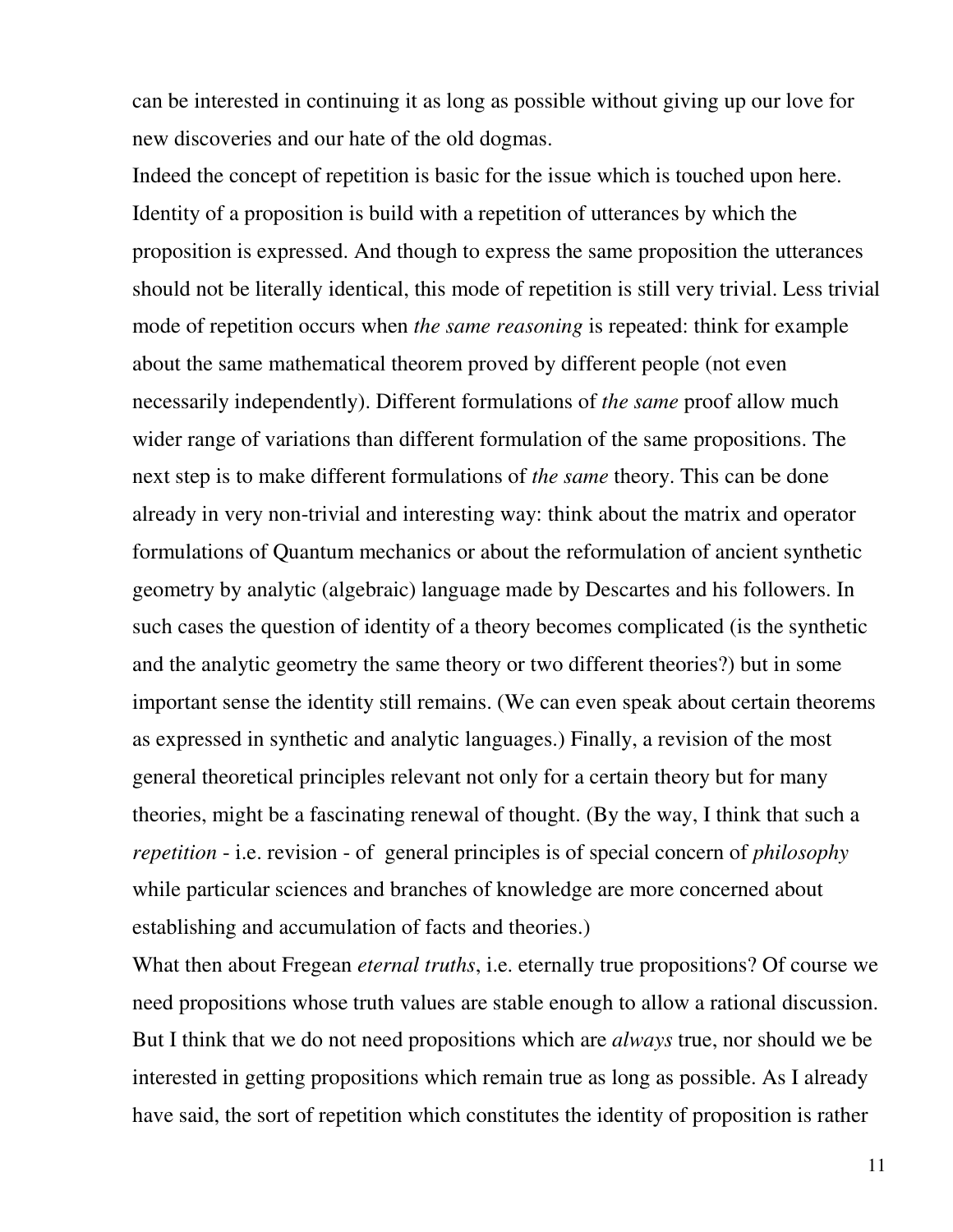trivial one and we should not grant it too much. We cannot avoid it at all in favor of non-trivial "revolutionary" repetitions - just like we cannot avoid the literal repetition of words and phrases for otherwise a language communication would be impossible. But we should not still take identities of propositions too seriously - as well as literal identities of words. We should rather properly *limit* identities of propositions to get more important identities, like that of a theory or of a branch of science - just like we limit literal identities of words and phrases to get the identities of propositions. Instead of making propositions eternal we should rather think how to do logic *locally* - to allow to cope with propositions whose significance is limited in space and time. The crucial question for such a project is how to allow different local propositions to communicate with each other (with the absence of a global frame). The model of General Relativity which allows only local frames of reference might be helpful to answer this question.

What about ontology behind the suggested concept of ever renewable knowledge? Truth-making thesis in its original form does not apply in this case because it accounts only for (true) *propositions*. And what is "true theory" is a more difficult question than what is a true proposition. Is there any enduring entity which makes true an enduring true theory? I am inclined to answer positively, but let me avoid further elaboration here. One thing seems clear: while the endurance of true propositions paths the way to dogmatism, the endurance of thought via its revision and renewal saves its sense of (and power for) radical change. This means, I believe, that we are quite interested in pursuing this sort of endurance getting rid with the idea of progress of knowledge directed toward an undesirable end.

# *8. Sense of death*

Now let me return to moral issues and use the analogy between our survival and epistemological concerns in the opposite direction. Being put in new terms the analogy was between the concern to keep one's personal identity and the concern to